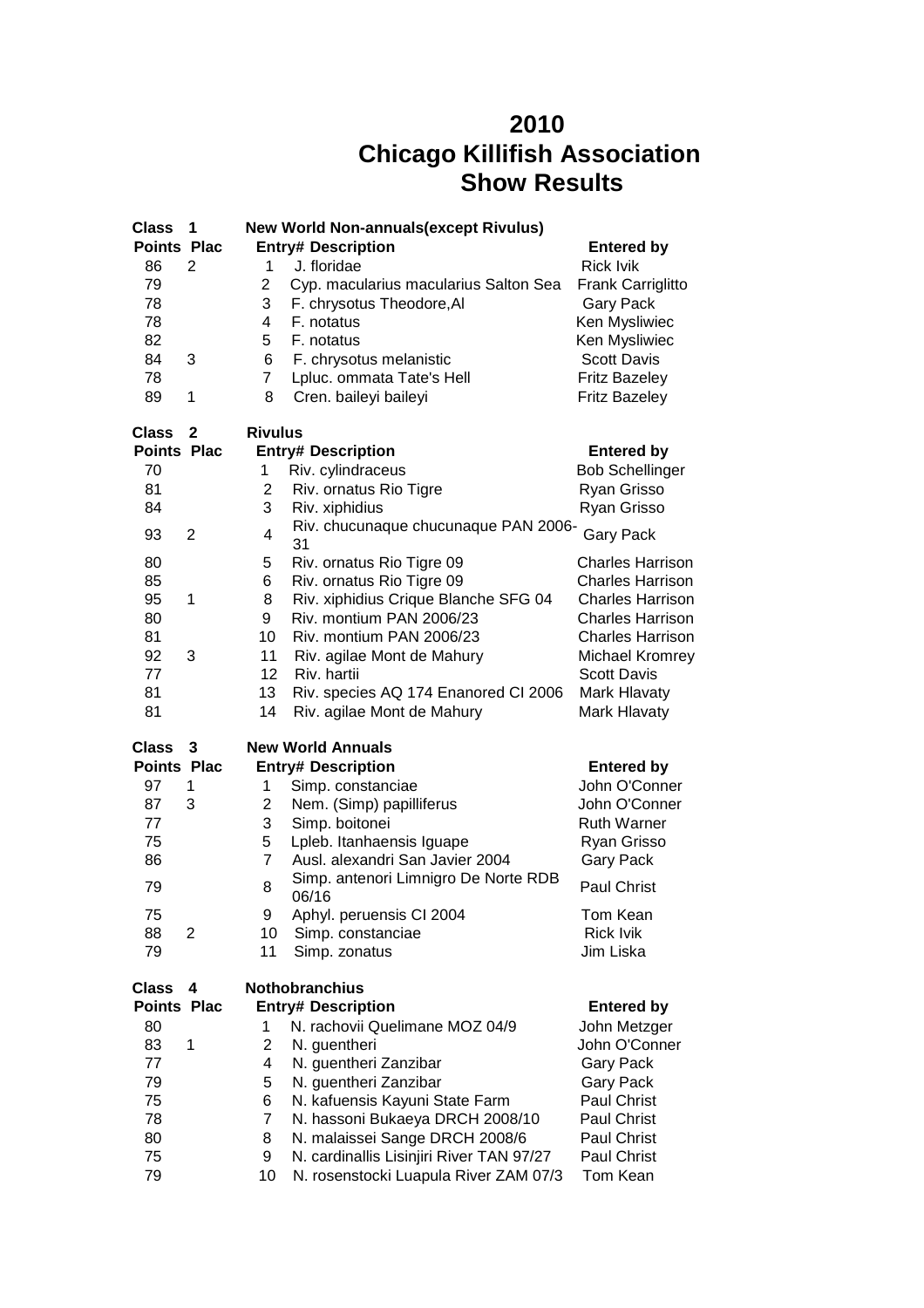| 81                                 | 3              | 11             | N. malaissei DRCH 2008/6                                           | Tom Kean                 |
|------------------------------------|----------------|----------------|--------------------------------------------------------------------|--------------------------|
| 79                                 |                | 12             | N. taeniopygus Itigi TAN 03/08                                     | Tom Kean                 |
| 82                                 | $\overline{2}$ | 13             | N. polli Kyembe DRCH 2008/2                                        | Tom Kean                 |
| 80                                 |                | 14             | N. hassoni Bukeya DRCH 2008/10                                     | Tom Kean                 |
| <b>Class</b>                       | 5              |                | <b>Fundulopanchax (except</b>                                      |                          |
| <b>Points Plac</b>                 |                |                | <b>Entry# Description</b>                                          | <b>Entered by</b>        |
| 81                                 |                | 1              | Fp. sjoestedti                                                     | John O'Conner            |
| 78                                 |                | 2              | Fp. deltaensis                                                     | John O'Conner            |
| 79                                 |                | 4              | Fp. scheeli                                                        | John O'Conner            |
| 87                                 | 2              | 5              | Fp. sjoestedti                                                     | Gary Greenwood           |
| 88                                 | 1              | 6              | Fp. sjoestedti Dwarf Red                                           | <b>Todd Toerpe</b>       |
| 78                                 |                | $\overline{7}$ | Fp. sjoestedti                                                     | Don Mortenson            |
| 82                                 | 3              | 8              | Fp. sjoestedti                                                     | Don Mortenson            |
| 75                                 |                | 9              | Fp. oeseri                                                         | Ken Mysliwiec            |
| 75                                 |                | 10             | Fp. oeseri                                                         | Ken Mysliwiec            |
| 79                                 |                | 11             | Fp. sjoestedti Dwarf Red                                           | <b>Gerhard Kallus</b>    |
| <b>Class</b>                       | 6              |                | Fundulopanchax-Paraphyosemion                                      |                          |
| <b>Points Plac</b>                 |                |                | <b>Entry# Description</b>                                          | <b>Entered by</b>        |
| 82                                 |                | 1              | Fp. gardneri gardneri Lafia                                        | John O'Conner            |
| 83                                 |                | $\overline{2}$ | Fp. gardneri nigerianus Jos Plateau                                | John O'Conner            |
| 83                                 |                | 3              | Fp. gardneri gardneri Baissa                                       | John O'Conner            |
| 89                                 |                | 4              | Fp. spoorenbergi                                                   | John O'Conner            |
| 83                                 |                | 5              | Fp. gardneri clauseni Akuré albino                                 | John O'Conner            |
| 83                                 |                | 6              | Fp. gardneri gardneri Gold                                         | <b>Ruth Warner</b>       |
| 91                                 |                | $\overline{7}$ | Fp. gardneri nigerianus Makurdi                                    | <b>Ruth Warner</b>       |
| 84                                 |                | 8              | Fp. gardneri mamfensis Basua                                       | <b>Ruth Warner</b>       |
| 90                                 |                | 9              | Fp. gardneri nigerianus Baissa                                     | Jim Gasior               |
| 95                                 | 1              | 10             | Fp. gardneri nigerianus Innidere                                   | <b>Gary Pack</b>         |
| 85                                 |                | 11             | Fp. gardneri nigerianus Jos Plateau                                | <b>Gary Pack</b>         |
| 88                                 |                | 12             | Fp. gardneri nigerianus Misaje                                     | <b>Gary Pack</b>         |
| 86                                 |                | 13             | Fp. gardneri mamfensis Ossing                                      | <b>Gary Pack</b>         |
| 93                                 | 3              | 14             | Fp. gardneri Akwen BLLMC 05-2                                      | <b>Gary Pack</b>         |
| 89                                 |                | 15             | Fp. puerzli Dibeng Yabassi                                         | <b>Gary Pack</b>         |
| 86                                 |                | 16             | Fp. gardneri gardneri Nsukka                                       | <b>Gary Pack</b>         |
| 94                                 | $\overline{2}$ | 17             | Fp. gardneri nigerianus Makurdi                                    | Eugene Sladek            |
| 85                                 |                | 18             | Fp. mirabilis moensis Etuku                                        | Don Mortenson            |
| 86                                 |                | 20             | Fp. gardneri gardneri Lafia                                        | <b>Rick Ivik</b>         |
| 83                                 |                | 21             | Fp. gardneri Green                                                 | <b>Alexander Cervera</b> |
|                                    |                |                |                                                                    |                          |
| <b>Class</b><br><b>Points Plac</b> | 7              |                | <b>Mesoaphyosemion (non-calliurum</b><br><b>Entry# Description</b> | <b>Entered by</b>        |
| 88                                 | 3              | 1              | A. fulgens LEC 93/7                                                | John Metzger             |
| 81                                 |                | $\overline{2}$ | A. ocellatum GJS 00/5 SikaSika                                     | John Metzger             |
| 75                                 |                | 3              | A. ocellatum GJS 00/5 SikaSika                                     | John O'Conner            |
| 87                                 |                | 4              | A. louessense RPC33                                                | John O'Conner            |
| 78                                 |                | 5              | A. ocellatum GJS 00/5 SikaSika                                     | Jim Gasior               |
| 77                                 |                | 6              | A. punctatum Buong Bai                                             | Jim Gasior               |
| 83                                 |                | $\overline{7}$ | A. wachtersi wachtersi Obilly RPC 91/13                            | John Metzger             |
| 86                                 |                | 8              | A. ocellatum GJS 00/5 SikaSika                                     |                          |
| 79                                 |                | 9              |                                                                    | <b>Gary Pack</b>         |
|                                    |                |                | A. fulgens LEC 93/7                                                | Gary Greenwood           |
| 75                                 |                | 11             | A. georgiae GWW 86-2                                               | Tom Kean                 |
| 75                                 |                | 12             | A. georgiae GBBS 99-19                                             | Tom Kean                 |
| 75                                 |                | 13             | A. cyanostictum Sam                                                | Tom Kean                 |
| 75                                 |                | 14             | A. georgiae GBBS 99-19                                             | Tom Kean                 |
| 84                                 |                | 15             | A. raddai Modé                                                     | John Metzger             |
| 85                                 |                | 16             | A. maculatum Lolo 1 DNA-01                                         | Michael Kromrey          |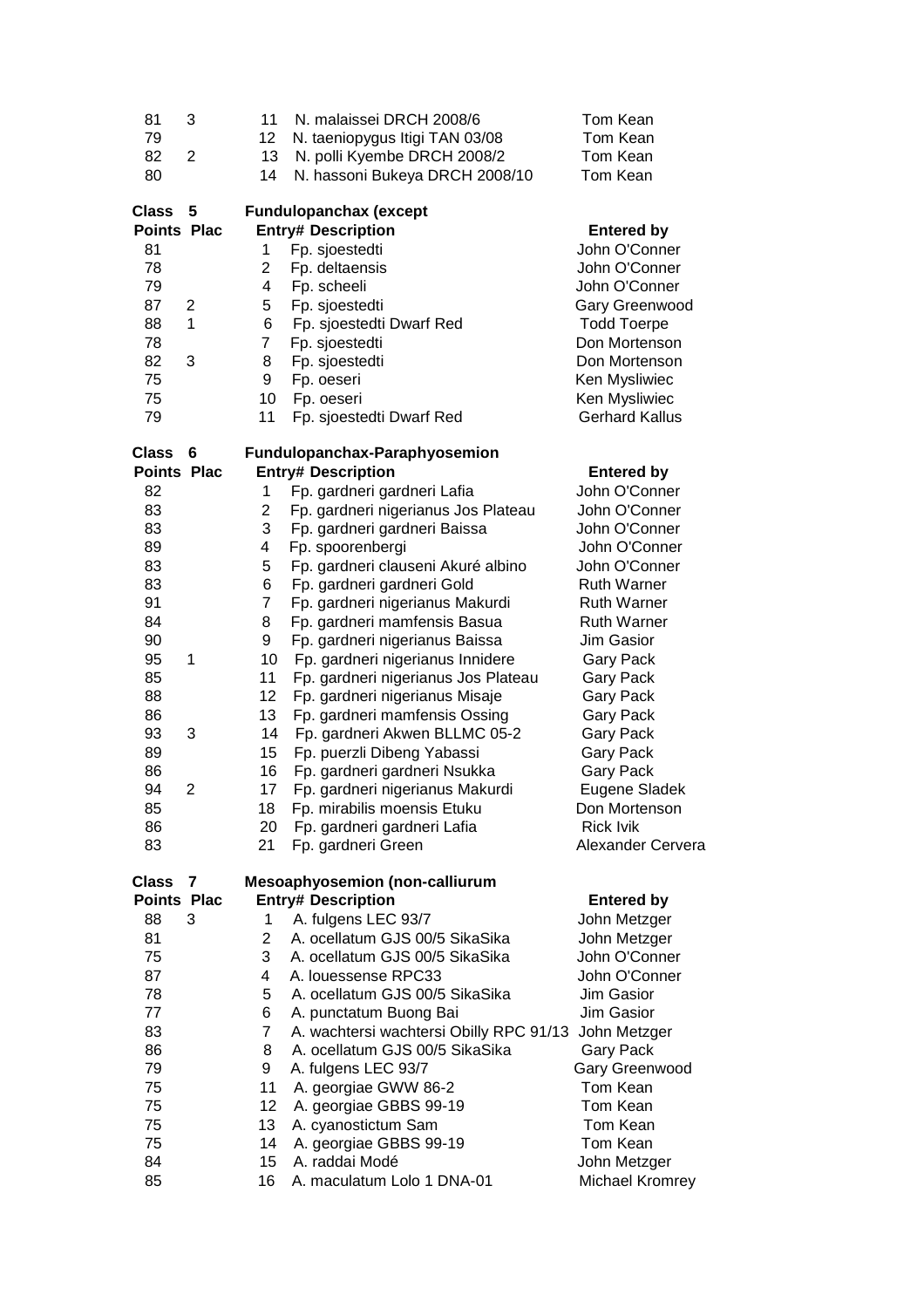| 83<br>79<br>82<br>85<br>89<br>78<br>93 | $\overline{2}$<br>1 | <b>BOS</b>  | 17<br>18<br>19<br>20<br>21<br>22 | A. ogoense ottogartneri Lutete<br>A. thysi GHP 82-13<br>A. punctatum Buong Bai<br>A. ogoense ottogartneri Lutete<br>A. aureum GEB 94-9<br>A. wildekampi Petite Ngomlebele BLLMC Jack Hellar<br>23 A. aureum GBG 92/10 | <b>Michael Kromrey</b><br><b>Rick Ivik</b><br>Ken Mysliwiec<br>Mark Hlavaty<br>Mark Hlavaty<br><b>Jack Hellar</b> |
|----------------------------------------|---------------------|-------------|----------------------------------|-----------------------------------------------------------------------------------------------------------------------------------------------------------------------------------------------------------------------|-------------------------------------------------------------------------------------------------------------------|
| Class<br><b>Points Plac</b>            | 8                   |             |                                  | <b>Mesoaphyosemion (STR &amp; CAL groups)</b><br><b>Entry# Description</b>                                                                                                                                            | <b>Entered by</b>                                                                                                 |
| 76                                     |                     |             | 1                                | A. australe Cap Estérias                                                                                                                                                                                              | John O'Conner                                                                                                     |
| 0                                      |                     |             | $\overline{2}$                   | A. celiae celiae Mambanda 69                                                                                                                                                                                          | <b>Ruth Warner</b>                                                                                                |
| 80                                     | 3                   |             | 3                                | A. bochtleri GWW 86-11                                                                                                                                                                                                | <b>Gary Pack</b>                                                                                                  |
| 75                                     |                     |             | 4                                | A. striatum Lambaréné                                                                                                                                                                                                 | <b>Gary Pack</b>                                                                                                  |
| 75                                     |                     |             | 5                                | A. bochtleri GWW 86-11                                                                                                                                                                                                | John Metzger                                                                                                      |
| 70                                     |                     |             | 6                                | A. australe Cap Estérias DNA 2000                                                                                                                                                                                     | Frank Carriglitto                                                                                                 |
| 75                                     |                     |             | $\overline{7}$                   | A. australe Port Gentil BSWG 97/24                                                                                                                                                                                    | Frank Carriglitto                                                                                                 |
| 0                                      |                     |             | 8                                | A. australe Gold                                                                                                                                                                                                      | Frank Carriglitto                                                                                                 |
| 0                                      |                     |             | 9                                | A. celiae celiae                                                                                                                                                                                                      | Alexander Cervera                                                                                                 |
| 73                                     |                     |             | 10                               | A. calliurum CI06                                                                                                                                                                                                     | Mark Hlavaty                                                                                                      |
| 79                                     |                     |             | 11                               | A. herzogi Zomoko GBG 92/26                                                                                                                                                                                           | <b>Jack Hellar</b>                                                                                                |
| 81                                     | $\overline{2}$      |             | 12                               | A. herzogi Zomoko GBG 92/26                                                                                                                                                                                           | <b>Jack Hellar</b>                                                                                                |
| 82                                     | $\mathbf{1}$        |             | 13                               | A. herzogi zomoko GBG 92/26                                                                                                                                                                                           | <b>Jack Hellar</b>                                                                                                |
| Class                                  | 9                   |             |                                  | Chromaphyosemion                                                                                                                                                                                                      |                                                                                                                   |
| <b>Points Plac</b>                     |                     |             |                                  | <b>Entry# Description</b>                                                                                                                                                                                             | <b>Entered by</b>                                                                                                 |
| 81                                     |                     |             | 1                                | A. bivittatum Fungé                                                                                                                                                                                                   | John O'Conner                                                                                                     |
| 78                                     |                     |             | $\overline{2}$                   | A. poliaki                                                                                                                                                                                                            | John O'Conner                                                                                                     |
| 0                                      |                     |             | 3                                | A. lugens Afan-Essokié                                                                                                                                                                                                | John O'Conner                                                                                                     |
| 79                                     |                     |             | 4                                | A. bivittatum Fungé                                                                                                                                                                                                   | <b>Ruth Warner</b>                                                                                                |
| 80                                     |                     |             | 5                                | A. splendopleure Tiko Green                                                                                                                                                                                           | <b>Ruth Warner</b>                                                                                                |
| 92                                     | 3                   |             | 6                                | A. lugens Afan-Essokié                                                                                                                                                                                                | John Metzger                                                                                                      |
| 0                                      |                     | 7           |                                  | A. bivittatum Fungé                                                                                                                                                                                                   | Gary Greenwood                                                                                                    |
| 89                                     |                     |             | 8                                | A. lugens Afan-Essokié                                                                                                                                                                                                | Gary Greenwood                                                                                                    |
| 76                                     |                     |             | 9                                | A. poliaki Buea Carwash                                                                                                                                                                                               | Kurt Bihlmayer                                                                                                    |
| 93                                     | 2                   |             | 10                               | A. bivittatum Fungé                                                                                                                                                                                                   | Jim Hinkle                                                                                                        |
| 81                                     |                     |             | 11                               | A. bitaeniatum Mbanga                                                                                                                                                                                                 | <b>Rick Ivik</b>                                                                                                  |
| 76                                     |                     |             | 12                               | A. bitaeniatum ljebu-Odé                                                                                                                                                                                              | John O'Conner                                                                                                     |
| 79                                     |                     |             | 13                               | A. punctulatum                                                                                                                                                                                                        | Mark Hlavaty                                                                                                      |
| 94                                     | 1                   | <b>RBOS</b> |                                  | 14 A. bitaeniatum Lagos Red                                                                                                                                                                                           | Mark Hlavaty                                                                                                      |
| 88                                     |                     |             | 15                               | A. splendopleure Dehane                                                                                                                                                                                               | <b>Jack Hellar</b>                                                                                                |
| 80<br>77                               |                     |             | 16<br>17                         | A. ecucuense Rio Muni<br>A. bivittatum Fungé                                                                                                                                                                          | Jack Hellar<br><b>Fritz Bazeley</b>                                                                               |
|                                        |                     |             |                                  |                                                                                                                                                                                                                       |                                                                                                                   |
| Class                                  | 10                  |             |                                  | All other Aphyosemion                                                                                                                                                                                                 |                                                                                                                   |
| <b>Points Plac</b>                     |                     |             |                                  | <b>Entry# Description</b>                                                                                                                                                                                             | <b>Entered by</b>                                                                                                 |
| 88                                     | 1                   |             | 1                                | A. elberti Ntui                                                                                                                                                                                                       | John Metzger                                                                                                      |
| 75                                     |                     |             | $\overline{2}$                   | A. elberti                                                                                                                                                                                                            | John O'Conner                                                                                                     |
| 0                                      |                     |             | 3                                | A. elberti M'bet BLLMC 05/8                                                                                                                                                                                           | Jim Gasior                                                                                                        |
| 81                                     |                     |             | 4                                | A. elberti Bafoussan                                                                                                                                                                                                  | Ryan Grisso                                                                                                       |
| 81                                     |                     |             | 5                                | A. elberti Bafoussan                                                                                                                                                                                                  | Ryan Grisso                                                                                                       |
| 87                                     | 2                   |             | 6                                | A. hera ARK 96 2-1                                                                                                                                                                                                    | John Metzger                                                                                                      |
| 80                                     |                     |             | 9                                | A. elberti Bafolé                                                                                                                                                                                                     | <b>Gary Pack</b>                                                                                                  |
| 85                                     | 3                   |             | 10<br>11                         | A. hera TDK 97/30<br>A. hera ARK 96 2-1                                                                                                                                                                               | <b>Gary Pack</b>                                                                                                  |
| 75<br>78                               |                     |             | 12                               | A. elberti Mbet BLLMC 05/8                                                                                                                                                                                            | Gary Greenwood<br>Gary Greenwood                                                                                  |
| 75                                     |                     |             | 13                               | A. elberti Diang Yellow                                                                                                                                                                                               | Gary Greenwood                                                                                                    |
| 82                                     |                     |             | 14                               | A. elberti Bafoussan                                                                                                                                                                                                  | John Metzger                                                                                                      |
|                                        |                     |             |                                  |                                                                                                                                                                                                                       |                                                                                                                   |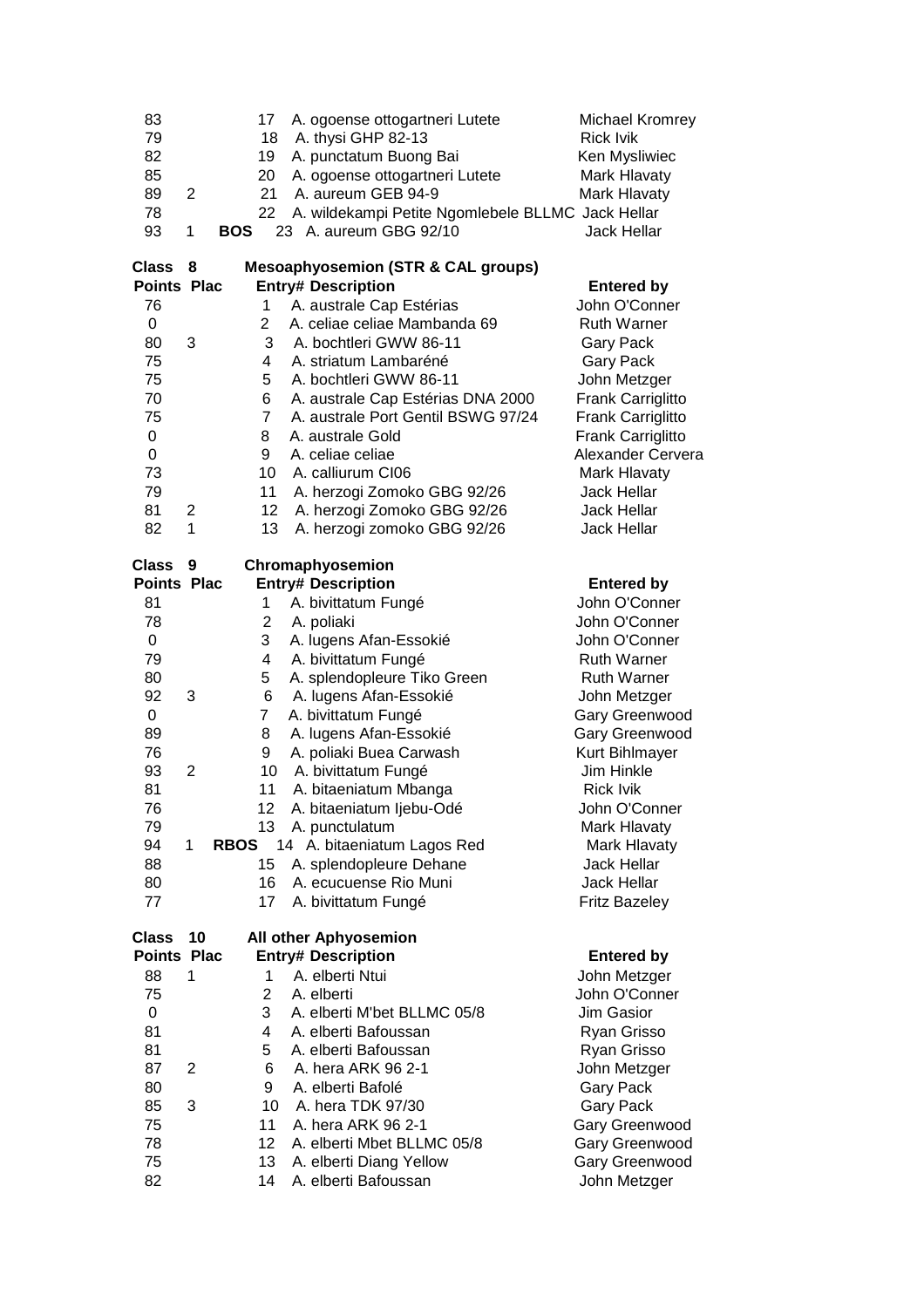| 81<br>79<br>75<br>82<br>79<br>75<br>75<br>80<br>80<br>80<br>82<br>83<br>78 |                | 15<br>16<br>17<br>18<br>19<br>20<br>21<br>22<br>23<br>24<br>25<br>26<br>27 | A. elberti Diang<br>A. hera ARK 96 2-1<br>A. hera ARK 96 2-1<br>A. elberti Ndop<br>A. sp. Oyo RPC 91/18<br>A. hera ARK 96 2-1<br>A. elberti Matapit<br>A. hofmanni<br>A. elberti matapit JVC 05<br>A. elberti Matapit JVC 05<br>A. bamilekorum CLL 03/13 Bafounda<br>A. rectogoense PEG 95-15<br>A. elberti matapit JVC 05 | John Metzger<br><b>Charles Harrison</b><br><b>Charles Harrison</b><br>Michael Kromrey<br><b>Rick Ivik</b><br>Frank Carriglitto<br>John O'Conner<br>Mark Hlavaty<br><b>Jack Hellar</b><br>Jack Hellar<br><b>Jack Hellar</b><br>Jack Hellar<br><b>Jack Hellar</b> |
|----------------------------------------------------------------------------|----------------|----------------------------------------------------------------------------|----------------------------------------------------------------------------------------------------------------------------------------------------------------------------------------------------------------------------------------------------------------------------------------------------------------------------|-----------------------------------------------------------------------------------------------------------------------------------------------------------------------------------------------------------------------------------------------------------------|
| Class                                                                      | 11             |                                                                            | Archiaphyosemion and                                                                                                                                                                                                                                                                                                       |                                                                                                                                                                                                                                                                 |
| <b>Points Plac</b>                                                         |                |                                                                            | <b>Entry# Description</b>                                                                                                                                                                                                                                                                                                  | <b>Entered by</b>                                                                                                                                                                                                                                               |
| 77                                                                         | 3              | 1                                                                          | Arch. guineense Kissidougou                                                                                                                                                                                                                                                                                                | <b>Ruth Warner</b>                                                                                                                                                                                                                                              |
| 71                                                                         |                | 2                                                                          | Script. geryi Kolente                                                                                                                                                                                                                                                                                                      | Kurt Bihlmayer                                                                                                                                                                                                                                                  |
| 73                                                                         |                | 3                                                                          | Arch. petersi Banco Park                                                                                                                                                                                                                                                                                                   | Kurt Bihlmayer                                                                                                                                                                                                                                                  |
| 78                                                                         | 2              | 4                                                                          | Arch. guineense Kissidougou 90/182                                                                                                                                                                                                                                                                                         | <b>Rick Ivik</b>                                                                                                                                                                                                                                                |
| 85                                                                         | 1              | 5                                                                          | Script. bertholdi Longhe Curoh SL 93/37                                                                                                                                                                                                                                                                                    | Gary Greenwood                                                                                                                                                                                                                                                  |
| 74                                                                         |                | 6                                                                          | Script. geryi Robis 1                                                                                                                                                                                                                                                                                                      | Mark Hlavaty                                                                                                                                                                                                                                                    |
| Class                                                                      | 12             | <b>Epiplatys</b>                                                           |                                                                                                                                                                                                                                                                                                                            |                                                                                                                                                                                                                                                                 |
| <b>Points Plac</b>                                                         |                |                                                                            | <b>Entry# Description</b>                                                                                                                                                                                                                                                                                                  | <b>Entered by</b>                                                                                                                                                                                                                                               |
| 75                                                                         |                | 1                                                                          | Ep. dageti dageti                                                                                                                                                                                                                                                                                                          | John O'Conner                                                                                                                                                                                                                                                   |
| 90                                                                         |                | $\overline{2}$                                                             | Ep. lamottei                                                                                                                                                                                                                                                                                                               | <b>Ruth Warner</b>                                                                                                                                                                                                                                              |
| 85                                                                         |                | 3                                                                          | Ep. fasciolatus fasciolatus CI-08                                                                                                                                                                                                                                                                                          | Gary Greenwood                                                                                                                                                                                                                                                  |
| 84                                                                         |                | 4<br>5                                                                     | Ep. dageti dageti                                                                                                                                                                                                                                                                                                          | Gary Greenwood                                                                                                                                                                                                                                                  |
| 85<br>75                                                                   |                | 6                                                                          | Ep. dageti dageti Monroviae                                                                                                                                                                                                                                                                                                | Tom Kean                                                                                                                                                                                                                                                        |
| 97                                                                         | 1              | $\overline{7}$                                                             | Ep. infrafasciatus infrafasciatus Bipindi<br>Ep. ansorgii Massana                                                                                                                                                                                                                                                          | Don Mortenson<br>Jim Hinkle                                                                                                                                                                                                                                     |
| 92                                                                         | $\overline{2}$ | 8                                                                          | Ep. lamottei                                                                                                                                                                                                                                                                                                               | <b>Rick Ivik</b>                                                                                                                                                                                                                                                |
| 75                                                                         |                | 9                                                                          | Ep. lamottei                                                                                                                                                                                                                                                                                                               | Gary Greenwood                                                                                                                                                                                                                                                  |
| 82                                                                         |                | 10                                                                         | Ps. (Ep.) annulatus Monrovia                                                                                                                                                                                                                                                                                               | Frank Carriglitto                                                                                                                                                                                                                                               |
| 85                                                                         |                | 11                                                                         | Ep. lamottei                                                                                                                                                                                                                                                                                                               | Ken Mysliwiec                                                                                                                                                                                                                                                   |
| 84                                                                         |                | 12                                                                         | Ep. chaperi schreiberi                                                                                                                                                                                                                                                                                                     | Ken Mysliwiec                                                                                                                                                                                                                                                   |
| 75                                                                         |                | 14                                                                         | Ep. dageti dageti                                                                                                                                                                                                                                                                                                          | <b>Scott Davis</b>                                                                                                                                                                                                                                              |
| 85                                                                         |                | 16                                                                         | Ep. dageti monroviae                                                                                                                                                                                                                                                                                                       | Jim Liska                                                                                                                                                                                                                                                       |
| 87                                                                         |                | 17                                                                         | Ep. lamottei                                                                                                                                                                                                                                                                                                               | Mark Hlavaty                                                                                                                                                                                                                                                    |
| 91                                                                         | 3              | 18                                                                         | Ep. dageti dageti                                                                                                                                                                                                                                                                                                          | <b>Fritz Bazeley</b>                                                                                                                                                                                                                                            |
| Class                                                                      | 13             |                                                                            | <b>Other African and Eurasian</b>                                                                                                                                                                                                                                                                                          |                                                                                                                                                                                                                                                                 |
| <b>Points Plac</b>                                                         |                |                                                                            | <b>Entry# Description</b>                                                                                                                                                                                                                                                                                                  | <b>Entered by</b>                                                                                                                                                                                                                                               |
| 75                                                                         |                | 1                                                                          | Aph. (Leb.) mento                                                                                                                                                                                                                                                                                                          | Gary Greenwood                                                                                                                                                                                                                                                  |
| 83                                                                         | 2              | 2                                                                          | Lacus. bukobanus Karunga KE/01                                                                                                                                                                                                                                                                                             | Tom Kean                                                                                                                                                                                                                                                        |
| 78                                                                         |                | 3                                                                          | Poro, normani                                                                                                                                                                                                                                                                                                              | <b>Rick Ivik</b>                                                                                                                                                                                                                                                |
| 71                                                                         |                | 4                                                                          | Apl. lineatus Red                                                                                                                                                                                                                                                                                                          | Frank Carriglitto                                                                                                                                                                                                                                               |
| 79                                                                         |                | 5                                                                          | Apl. lineatus Red                                                                                                                                                                                                                                                                                                          | Frank Carriglitto                                                                                                                                                                                                                                               |
| 74                                                                         |                | 6                                                                          | Pachy. sakaramyi                                                                                                                                                                                                                                                                                                           | <b>Alexander Cervera</b>                                                                                                                                                                                                                                        |
| 77                                                                         |                | $\overline{7}$                                                             | Aph. (Leb.) mento                                                                                                                                                                                                                                                                                                          | Ken Mysliwiec                                                                                                                                                                                                                                                   |
| 81                                                                         |                | 8                                                                          | Aph. (Leb.) mento                                                                                                                                                                                                                                                                                                          | Ken Mysliwiec                                                                                                                                                                                                                                                   |
| 84                                                                         | 1              | 9                                                                          | Pachy. arnoulti Betsiboka Drainage                                                                                                                                                                                                                                                                                         | <b>Scott Davis</b>                                                                                                                                                                                                                                              |
| 76                                                                         |                | 10                                                                         | Apl. lineatus Goa                                                                                                                                                                                                                                                                                                          | <b>Gerhard Kallus</b>                                                                                                                                                                                                                                           |
| 75                                                                         |                | 11                                                                         | Apl. panchax panchax                                                                                                                                                                                                                                                                                                       | <b>Gerhard Kallus</b>                                                                                                                                                                                                                                           |
| 82                                                                         | 3              | 12                                                                         | Aph. (Leb.) sirhani Azraq Oasis                                                                                                                                                                                                                                                                                            | Kurt Bihlmayer                                                                                                                                                                                                                                                  |
| 80                                                                         |                | 13                                                                         | Pachy. sakaramyi Joffreville LM91-4                                                                                                                                                                                                                                                                                        | <b>Fritz Bazeley</b>                                                                                                                                                                                                                                            |
| 80                                                                         |                | 14                                                                         | Poro. normani                                                                                                                                                                                                                                                                                                              | <b>Fritz Bazeley</b>                                                                                                                                                                                                                                            |